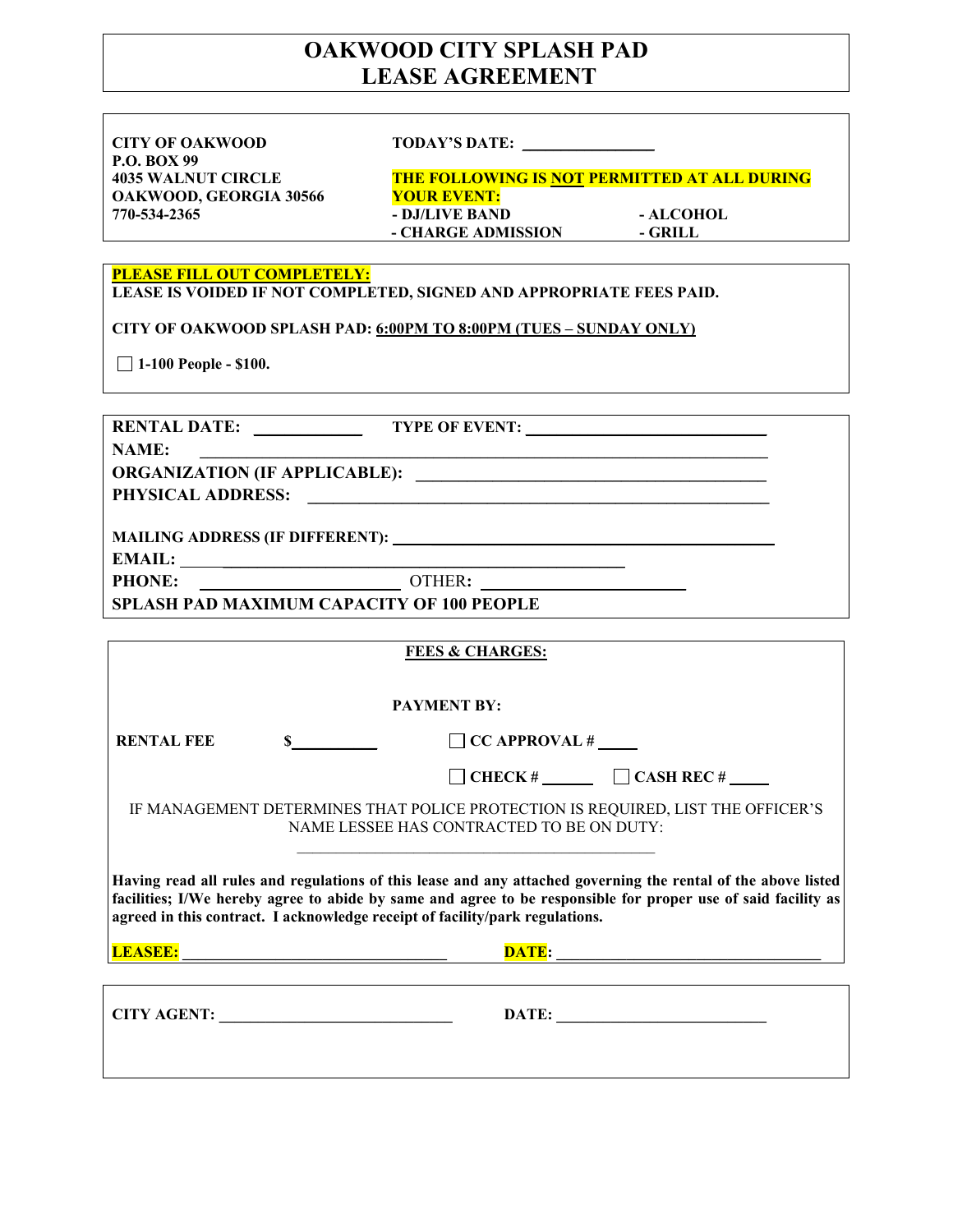# **OAKWOOD CITY SPLASH PAD Lease Agreement**

## *I acknowledge the following:*

- *Your scheduled time for leasing the City of Oakwood Splash Pad is specified on the Oakwood Splash Pad Lease Agreement.*
- *Lease times are Tuesday through Sunday, 6:00pm to 8:00pm only.*
- *The city will not assume any responsibility for items that may be lost, stolen or unaccounted for.*
- *Amusement Items (Moonwalks, Waterslides, etc.), Petting Zoos and similar forms of outdoor entertainment are prohibited within the park area.*
- *NO grills.*
- *NO DJ or live bands*

*I have read and agree to the above* 

*\_\_\_\_\_\_\_\_\_\_\_\_\_\_\_\_\_\_\_\_\_\_\_\_\_\_\_\_\_\_\_\_\_\_* 

*Lessee*